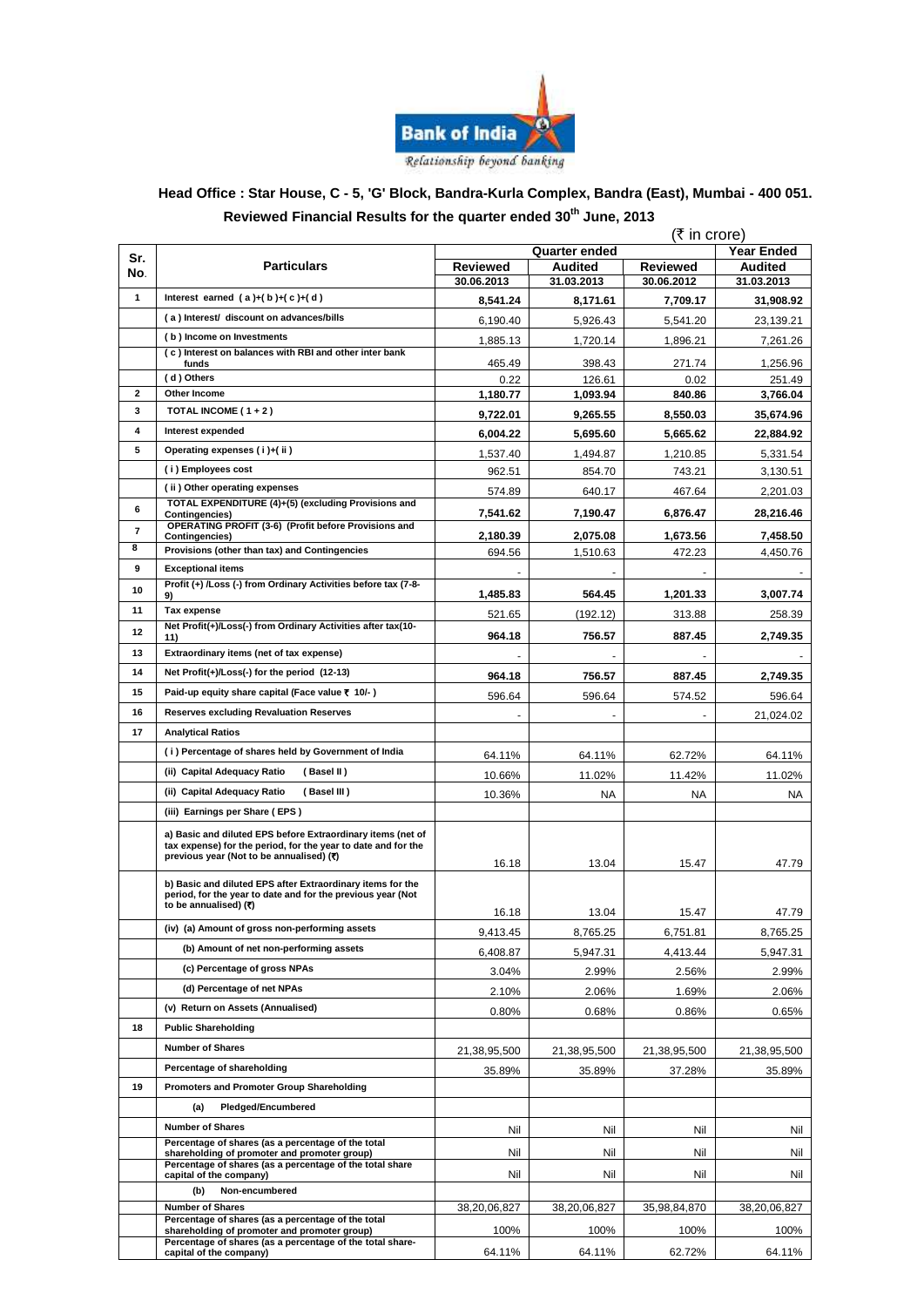### **Segment Information : Part A: Business Segments**

|                                          | (₹ in crore)    |                      |                 |                   |
|------------------------------------------|-----------------|----------------------|-----------------|-------------------|
| <b>Particulars</b>                       |                 | <b>Quarter ended</b> |                 | <b>Year Ended</b> |
|                                          | <b>Reviewed</b> | <b>Audited</b>       | <b>Reviewed</b> | <b>Audited</b>    |
|                                          | 30.06.2013      | 31.03.2013           | 30.06.2012      | 31.03.2013        |
| <b>Segment Revenue</b>                   |                 |                      |                 |                   |
| a) Treasury Operations                   | 3,049.32        | 2,432.22             | 2,350.20        | 9,567.96          |
| b) Wholesale Banking Operations          | 4,195.72        | 4,025.79             | 4,030.55        | 15,808.70         |
| c) Retail Banking Operations             | 2,490.41        | 2,684.94             | 2,188.85        | 10,117.94         |
| d) Unallocated                           | 1.13            | 138.60               | 0.68            | 266.71            |
| Total                                    | 9,736.58        | 9,281.56             | 8,570.28        | 35,761.31         |
| Less: Inter Segment Revenue              | 14.57           | 16.01                | 20.25           | 86.35             |
| <b>Income from Operations</b>            | 9,722.01        | 9,265.55             | 8,550.03        | 35,674.96         |
| <b>Segment Results</b>                   |                 |                      |                 |                   |
| a) Treasury Operations                   | 1,123.03        | 111.61               | 361.56          | 1,120.98          |
| b) Wholesale Banking Operations          | 261.04          | 57.01                | 745.92          | 897.31            |
| c) Retail Banking Operations             | 236.53          | 395.70               | 199.04          | 1,212.47          |
| d) Unallocated                           | (134.77)        | 0.13                 | (105.19)        | (223.02)          |
| Total                                    | 1,485.83        | 564.45               | 1,201.33        | 3007.74           |
| Less : i) Other Un-allocable expenditure |                 |                      |                 |                   |
| ii) Un-allocable income                  |                 |                      |                 |                   |
| <b>Total Profit Before Tax</b>           | 1,485.83        | 564.45               | 1,201.33        | 3007.74           |
| <b>Provision for Tax</b>                 | 521.65          | (192.12)             | 313.88          | 258.39            |
| <b>Net Profit</b>                        | 964.18          | 756.57               | 887.45          | 2749.35           |
| <b>Segment Assets</b>                    |                 |                      |                 |                   |
| a) Treasury Operations                   | 1,63,602.34     | 1,42,167.18          | 1,21,727.62     | 1,42,167.18       |
| b) Wholesale Banking Operations          | 2,33,227.73     | 2,23,015.31          | 2,01,966.28     | 2,23,015.31       |
| c) Retail Banking Operations             | 81,955.02       | 78,291.64            | 69,427.22       | 78,291.64         |
| c) Unallocated                           | 7,039.52        | 9,128.59             | 7,419.87        | 9,128.59          |
| Total                                    | 4,85,824.61     | 4,52,602.72          | 4,00,540.99     | 4,52,602.72       |
| <b>Segment Liabilities</b>               |                 |                      |                 |                   |
| a) Treasury Operations                   | 1,55,659.92     | 1,35,823.60          | 1,15,620.72     | 1,35,823.60       |
| b) Wholesale Banking Operations          | 2,22,188.94     | 2,13,080.56          | 1,91,724.02     | 2,13,080.56       |
| c) Retail Banking Operations             | 78,026.44       | 74,860.17            | 65,973.00       | 74,860.17         |
| c) Unallocated                           | 4,654.63        | 4,920.23             | 4,978.60        | 4,920.23          |
| Total                                    | 4,60,529.93     | 4,28,684.56          | 3,78,296.34     | 4,28,684.56       |
| <b>Capital Employed</b>                  |                 |                      |                 |                   |
| (Segment Assets - Segment Liabilities)   |                 |                      |                 |                   |
| a) Treasury Operations                   | 7,942.42        | 6,343.58             | 6,106.90        | 6,343.58          |
| b) Wholesale Banking Operations          | 11,038.79       | 9,934.75             | 10,242.26       | 9,934.75          |
| c) Retail Banking Operations             | 3,928.58        | 3,431.47             | 3,454.22        | 3,431.47          |
| c) Unallocated                           | 2,384.89        | 4,208.36             | 2,441.27        | 4,208.36          |
| Total                                    | 25,294.68       | 23,918.16            | 22,244.65       | 23,918.16         |

# **Part B: Geographical Segments**

|               |                 | Quarter ended  |                 |                |  |
|---------------|-----------------|----------------|-----------------|----------------|--|
| Particulars   | <b>Reviewed</b> | <b>Audited</b> | <b>Reviewed</b> | <b>Audited</b> |  |
|               | 30.06.2013      | 31.03.2013     | 30.06.2012      | 31.03.2013     |  |
| Revenue       |                 |                |                 |                |  |
| Domestic      | 8,776.08        | 8,322.11       | 7,525.48        | 31,877.04      |  |
| International | 945.93          | 943.44         | 1,024.55        | 3,797.92       |  |
| <b>Total</b>  | 9,722.01        | 9,265.55       | 8,550.03        | 35,674.96      |  |
| Assets        |                 |                |                 |                |  |
| Domestic      | 3,60,018.30     | 3,38,278.45    | 3,01,372.35     | 3,38,278.45    |  |
| International | 1,25,806.31     | 1,14,324.27    | 99,168.64       | 1,14,324.27    |  |
| <b>Total</b>  | 4,85,824.61     | 4,52,602.72    | 4,00,540.99     | 4,52,602.72    |  |

Note: There are no significant Other Banking Operations carried on by the Bank. **Allocations of costs :**

- a) Expenses directly attributable to particular segment are allocated to the relative segment.
- b) Expenses not directly attributable to specific segment are allocated in proportion to number of employees/business managed.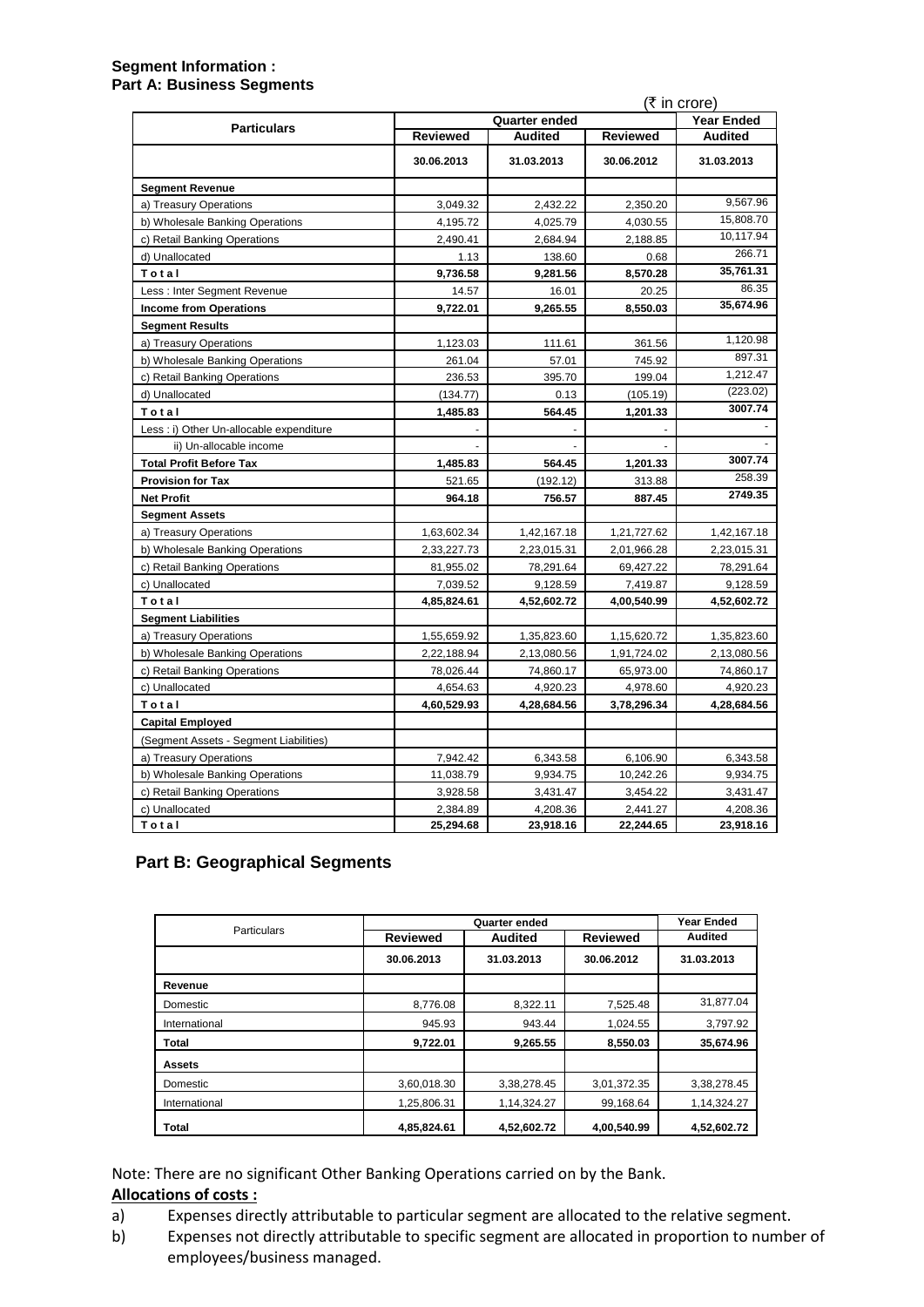|                                                |                            | (₹ in crores)              |  |
|------------------------------------------------|----------------------------|----------------------------|--|
| <b>Particulars</b>                             | As at                      | As at                      |  |
|                                                | 30 <sup>th</sup> June 2013 | 30 <sup>th</sup> June 2012 |  |
|                                                | (Reviewed)                 | (Reviewed)                 |  |
| <b>CAPITAL AND LIABILITIES</b>                 |                            |                            |  |
| Capital                                        | 596.64                     | 574.52                     |  |
| <b>Reserves and Surplus</b>                    | 24,698.05                  | 21,670.13                  |  |
| <b>Deposits</b>                                | 4,14,964.19                | 3,38,982.62                |  |
| <b>Borrowings</b>                              | 32,953.61                  | 27,001.67                  |  |
| Other Liabilities and provisions               | 12,612.12                  | 12,312.05                  |  |
| <b>TOTAL</b>                                   | 4,85,824.61                | 4,00,540.99                |  |
|                                                |                            |                            |  |
| <b>ASSETS</b>                                  |                            |                            |  |
| Cash and balances with Reserve Bank of India   | 16,448.66                  | 16,687.83                  |  |
| Balances with bank and money at call and short |                            |                            |  |
| notice                                         | 40,123.09                  | 21,305.61                  |  |
| Investments                                    | 1,10,170.67                | 88,670.64                  |  |
| Advances                                       | 3,05,600.01                | 2,61,341.28                |  |
| <b>Fixed Assets</b>                            | 2,910.31                   | 2,828.57                   |  |
| <b>Other Assets</b>                            | 10,571.87                  | 9,707.06                   |  |
| <b>TOTAL</b>                                   | 4,85,824.61                | 4,00,540.99                |  |

## **SUMMARISED BALANCE SHEET**

## **NOTES:**

- The financial results for the quarter ended  $30<sup>th</sup>$  June, 2013 have been arrived at on the basis of the same accounting policies as those followed in the preceding financial year ended 31<sup>st</sup> March, 2013.
- The above financial results have been approved by the Board of Directors at its meeting held on  $26<sup>th</sup>$  July, 2013 and have been subjected to Limited Review by the Statutory Central Auditors of the Bank
- The financial results for the quarter ended  $30<sup>th</sup>$  June, 2013 have been arrived at after considering extant guidelines of Reserve Bank of India (RBI) on Prudential norms for Income Recognition, Asset Classification and Provisioning and providing for other usual and necessary provisions including employee benefits on estimated basis.
- In accordance with the RBI circular no.DBOD.BP.BC.80/21.04.018/2010-11dated 09.02.2011:
	- a sum of  $\overline{5110.61}$  crores has been charged to the Profit & Loss Account during the quarter on proportionate basis towards additional liability of  $\overline{2}2212.15$  crores (being amortised over 5 years beginning from 31.03.2011) on account of reopening of pension option for existing employees who had not opted for pension earlier calculated on actuarial basis. The balance amount of  $\overline{2774.27}$  crores is being carried forward to be charged to Profit & Loss Account for future periods.
	- a sum of  $\overline{z}21.45$  crores has been charged to the Profit & Loss Account during the quarter on proportionate basis towards additional liability of  $\bar{\tau}$ 428.96 crores (being amortised over 5 years beginning from 31.03.2011) on account of the enhancement of gratuity limits in Payment of Gratuity Act, 1972. The balance amount of  $\bar{\tau}$ 150.12 crores is being carried forward to be charged to Profit & Loss Account for future periods.